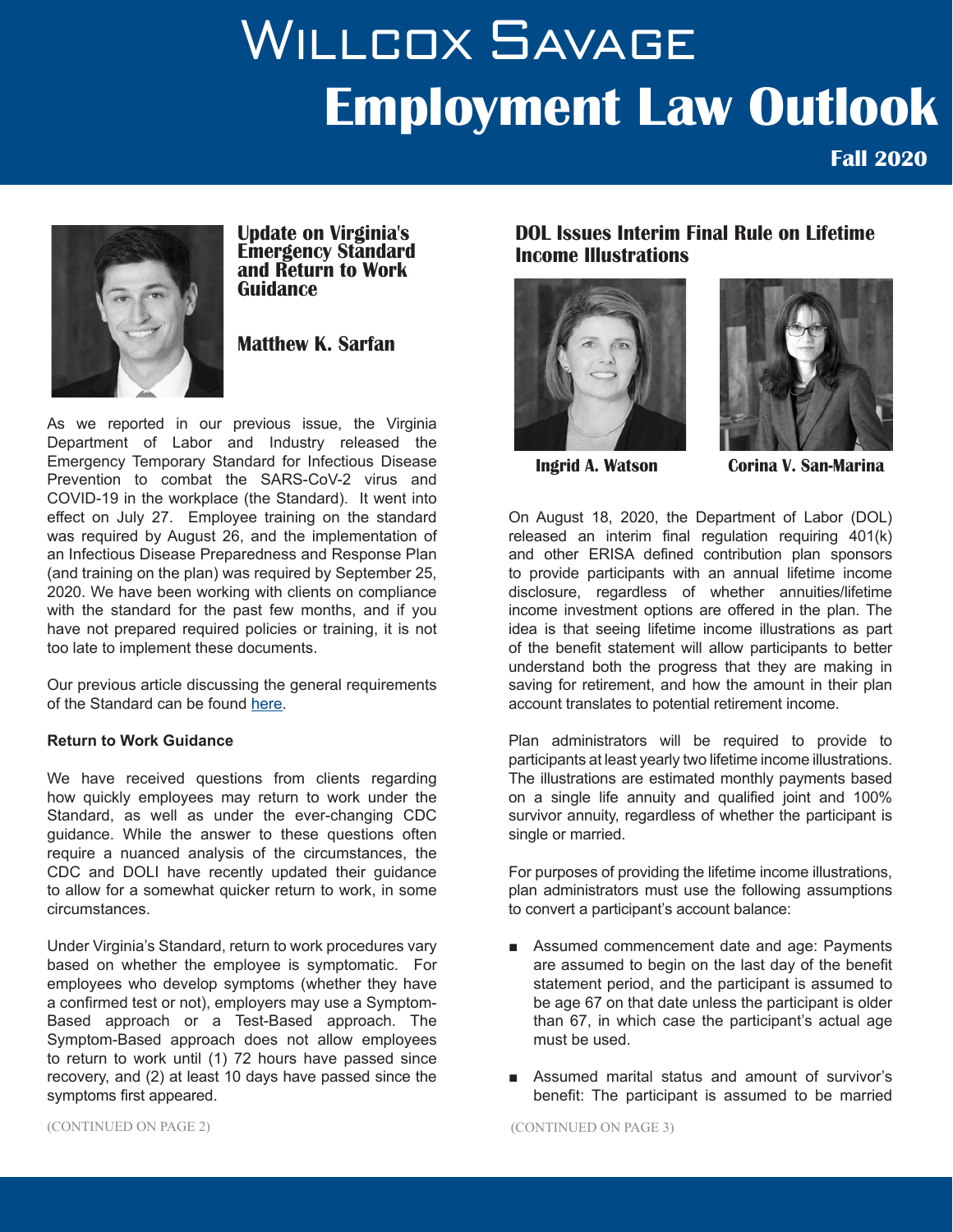# **Is It Time To Consider Employee Arbitration in Virginia?**





**David A. Kushner Matthew K. Sarfan** 

As we have reported in the last two issues, the Virginia Legislature recently passed a litany of new employment protection laws. The new laws cover a variety of topics including new protections for workplace discrimination, non-competes, wage theft, employee misclassification, and a broad whistleblower protection law. As a result of these new laws, most employment disputes in Virginia are likely to end up in Virginia state court, where it is nearly impossible to obtain early dismissal of an employment claim. Not only will these increase the costs of litigation, but the risks will also go up substantially (when compared to a federal claim litigated in federal court), since nearly every case will have to be either resolved, or litigated before a jury. One way Virginia employers can limit these risks going forward is to require employees to sign mandatory arbitration agreements.

Employers have increasingly used arbitration agreements in recent years, especially in jurisdictions with broad state and local employment discrimination statutes. When used correctly, arbitration can decrease the cost and overall risk of litigation by removing the litigation from a jury and placing the arbitrated dispute on a faster schedule than may be possible in many courts.

However, arbitration agreements have been somewhat less common in Virginia. This can be attributed to a number of factors, including:

- Federal courts in Virginia were historically considered to be relatively employer-friendly;
- The short litigation window in the so-called "Rocket" Docket" federal courts in Alexandria, Richmond, Newport News and Norfolk (where trials often occur within 6 months of filing); and
- The reputation of arbitration as being less likely to grant early dismissal of a matter.

(CONTINUED ON PAGE 4)

## **Update on Virginia's Emergency Standard and Return to Work Guidance**

(CONTINUED FROM PAGE 1)

The Test-Based approach does not allow employees to return until (1) resolution of fever without medication and improvement of respiratory symptoms and (2) the negative result of at least 2 consecutive tests collected greater than or equal to 24 hours apart.

For employees who had a positive test, but remain asymptomatic, employers may use a Time-Based approach, or the same Test-Based approach as above. The Time-Based approach does not allow employees to return until 10 or more days have passed since the first positive test.

The CDC recently amended its guidance regarding the Symptom-Based approach -- stating that employees may not return to work until 24 hours have passed since recovery and (2) at least 10 days have passed since the symptoms first appeared. This would allow employees to return up to 48 hours faster than before. This change led to confusion regarding how quickly symptomatic employees can return to work under the Virginia Standard—which originally required a 72 hour recovery waiting period. Fortunately for employers who are particularly short-staffed due to the pandemic, the Virginia Department of Labor and Industry recently released new guidance on the matter. The DOLI explained that employers may follow the new 24 hour recovery period, as opposed to the 72 hour period.

Note that if you decide to amend your return to work policy to mirror the CDC guidance, you need to inform your employees of the change. You will also need to include the change in your Infectious Disease Preparedness and Response Plan (if you have high risk employees, or medium risk employees and eleven or more employees) to maintain compliance with the Standard.

If you have any questions regarding this change, or any other questions regarding the Standard, feel free to give us a call.  $\blacksquare$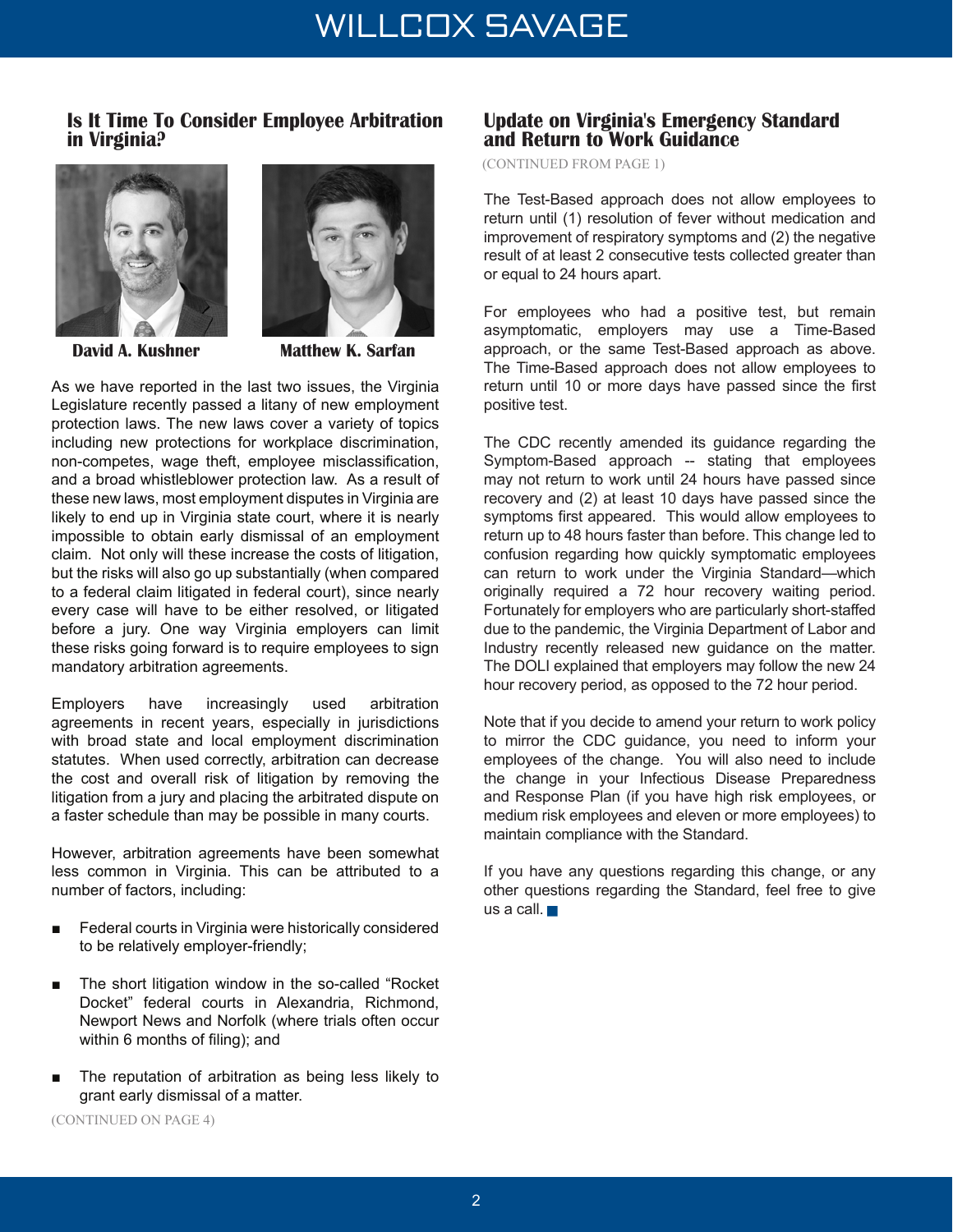## **DOL Issues Interim Final Rule on Lifetime Income Illustrations**

(CONTINUED FROM PAGE 1)

to a spouse of the same age, regardless of actual marital status or age of spouse, and the benefit payable to the surviving spouse is assumed to be the same as the monthly payment that is payable during the participant's lifetime.

- Assumed interest rate: Assumed monthly payments must be calculated using the 10-year constant maturity Treasury rate as of the first business day of the last month of the benefit statement period.
- Assumed mortality: Assumed monthly payments must be calculated based on the gender neutral mortality table published by the IRS in Code Section 417.

In addition, the disclosure must also include the following information "written in a manner calculated to be understood by the average plan participant:"

- The commencement date and age assumptions (including how commencing benefits earlier/later could reduce/increase monthly benefit payments).
- An explanation of what a single life annuity and qualified joint and 100% survivor annuity are and how they work.
- The assumed interest rate, mortality, and marital status.
- The fact that the illustrations are estimates only and do not constitute guarantees.
- The fact that actual monthly payments may "vary substantially" from the illustrations, and will depend on numerous factors.
- The fact that the assumed monthly payment amounts are fixed amounts that will not increase for inflation.
- The assumption that the participant is 100% vested in his/her account balance and will repay any outstanding plan loans.

The guidance provides special rules for defined contribution plans that offer in-plan distribution annuities through a contract with a licensed insurer and plans that allow participants to purchase deferred income annuities. Plans that offer in-plan annuities may either use the DOL assumptions or may base the lifetime income illustrations on the actual terms of the contract, except for the

assumptions relating to commencement date and age, marital status, and age of the spouse.

If the plan offers participants the ability to purchase a deferred income annuity, the amounts payable under the deferred annuity must be separately disclosed, along with information regarding the date payments will commence and the age of the participant at that time, the frequency of payments, survivor benefits and whether payments are fixed or adjusted for inflation. For the remainder of the account, the regular lifetime income disclosure rules apply.

*The DOL has provided model language for each of the required explanations. The model language can be modified to a very limited extent, but the DOL cautioned that the language must remain "substantially similar in all material respect" to the model language.* 

The DOL has provided model language for each of the required explanations. The model language can be modified to a very limited extent, but the DOL cautioned that the language must remain "substantially similar in all material respect" to the model language. Plan administrators who use the prescribed assumptions and the model language will be relieved from liability against participants who are later disappointed because they are unable to purchase equivalent monthly payments or view such illustrations as a type of investment advice.

Implementing the regulation may require many recordkeepers and other service providers to develop new systems capable of making the required disclosures. Additionally, recordkeepers that currently provide lifetime income estimates will need to determine if they want to change their estimates in order to conform to the regulation or, alternatively, provide both sets of estimates. Absent any additional action by the DOL, the rule will become effective one year after it is published in the Federal Register. The DOL indicated that it intends to issue a final rule before the effective date incorporating any comments received in response to the interim final regulation.■